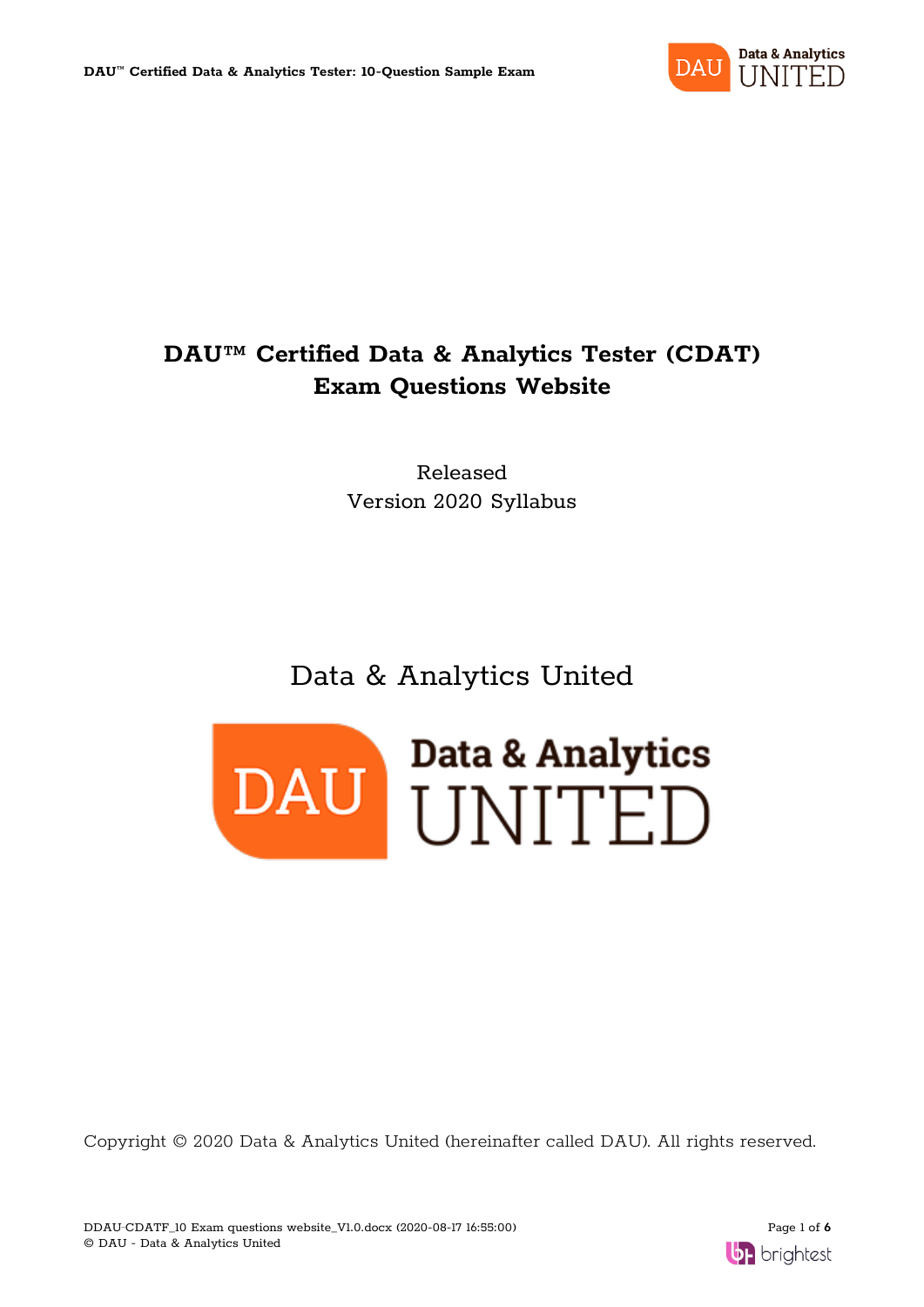

### Purpose of this document

This document contains exam questions for the website for DAU Certified Data & Analytics Tester (CDAT) in the English language.

The sample questions, answer sets and associated justifications in this document have been created by a team of subject matter experts and experienced question writers with the aim of assisting people who are planning to take the DAU Certified Data & Analytics Tester (CDAT) examination.

None of these questions are used in the official DAU Certified Data & Analytics Tester (CDAT) examination, but they are written to the same level of difficulty as the official certification exam. Data & Analytics United recognized training providers are able to use these questions as part of their training to prepare participants for the examination.

### Instructions

The question and answer sets are organized in the following way:

- Learning Objectives / Chapters
- Question including any scenario followed by the question stem
- Answer Set

### General Information on the mock exam paper:

- Number of Questions: 10
- Time allowed: 15 Minutes (when English is not your native language, then you will have an extra 4 minutes)
- Total number of points: 10
- 65% required to pass (7 questions in this case)
- Please only choose one answer per question.

### List of Chapters

- Chapter 1 Introduction to Business Intelligence and Data & Analytics
- Chapter 2 Data & Analytics Testing Strategy
- Chapter 3 Test Techniques
- Chapter 4 BI Testing
- Chapter 5 Data Quality
- Chapter 6 Environmental Needs

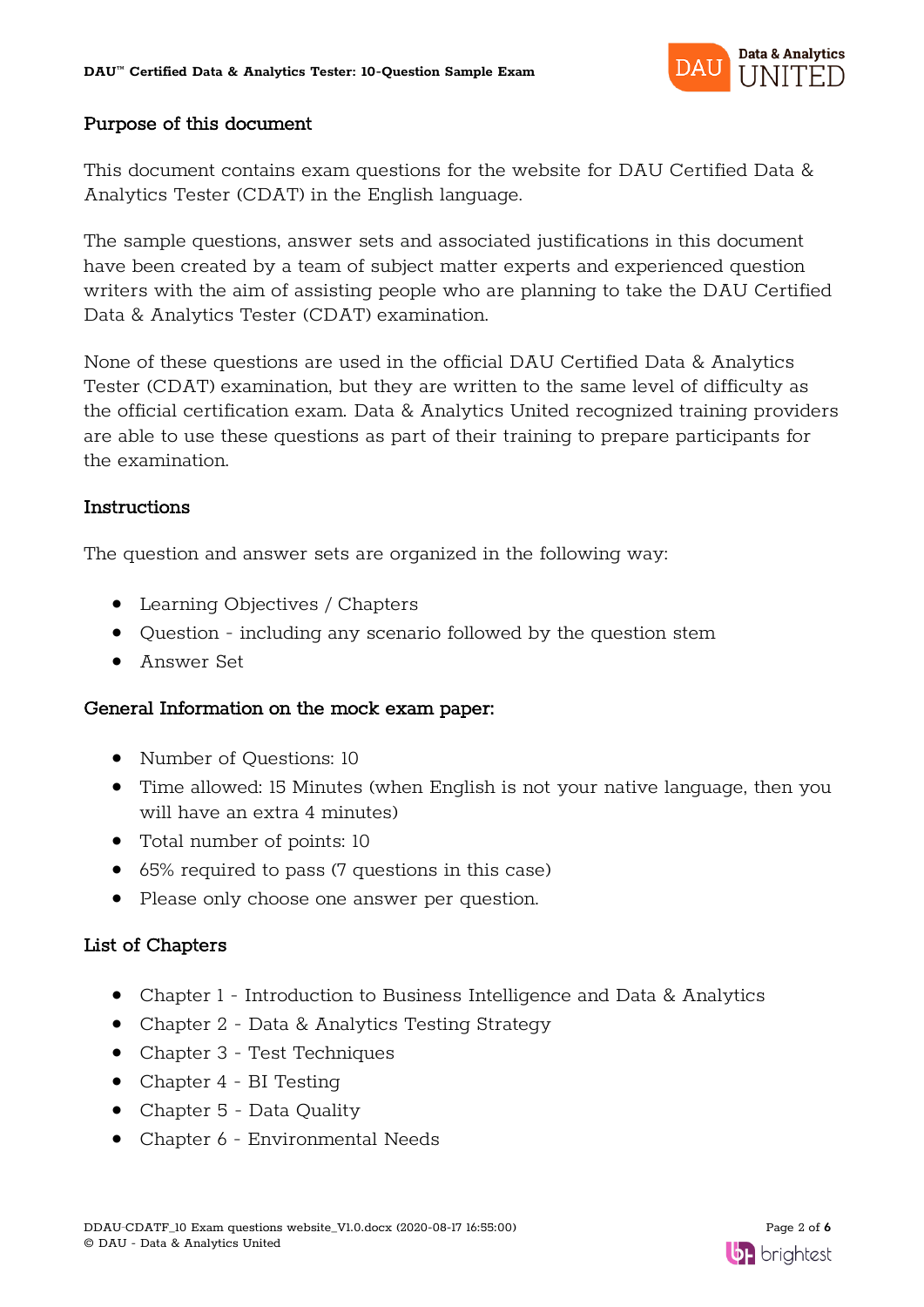

**Question 1** *(Correct answer is worth 1 point)*

When focusing on Predictive Advanced Analytics, what does one generally focus on?

- $\Box$  (a) What is the best that can happen.
- $\Box$  (b) What has happened.
- $\Box$  (c) Why is something happening.
- $\Box$  (d) What exactly is the problem.

**Question 2** *(Correct answer is worth 1 point)*

When discussing the V's for Big Data, what is meant by "V for Variety"?

- □ (a) "Variety" is for increasing amount of data types and sources.
- $\Box$  (b) "Variety" is for increasing range of data types and sources.
- ☐ (c) "Variety" is for increasing speed of changing data types.
- $\Box$  (d) "Variety" is for increasing quality of data types and sources.

**Question 3** *(Correct answer is worth 1 point)*

Which **ONE** of the following options **BEST** describes semantic testing?

- $\Box$  (a) Testing the validity of the input data and then in particular the relations between data.
- $\Box$  (b) Checking validity of the defined columns / fields.
- $\Box$  (c) Testing the dependencies of data columns / fields.
- $\Box$  (d) Checking the variety of the defined columns / fields.

**Question 4** *(Correct answer is worth 1 point)*

Which **ONE** of the following options is a layer in a data warehouse system?

- □ (a) Data Connection Layer.
- ☐ (b) Data Extraction Layer.
- □ (c) Staging Rules Engine.
- ☐ (d) Data Testing Layer.

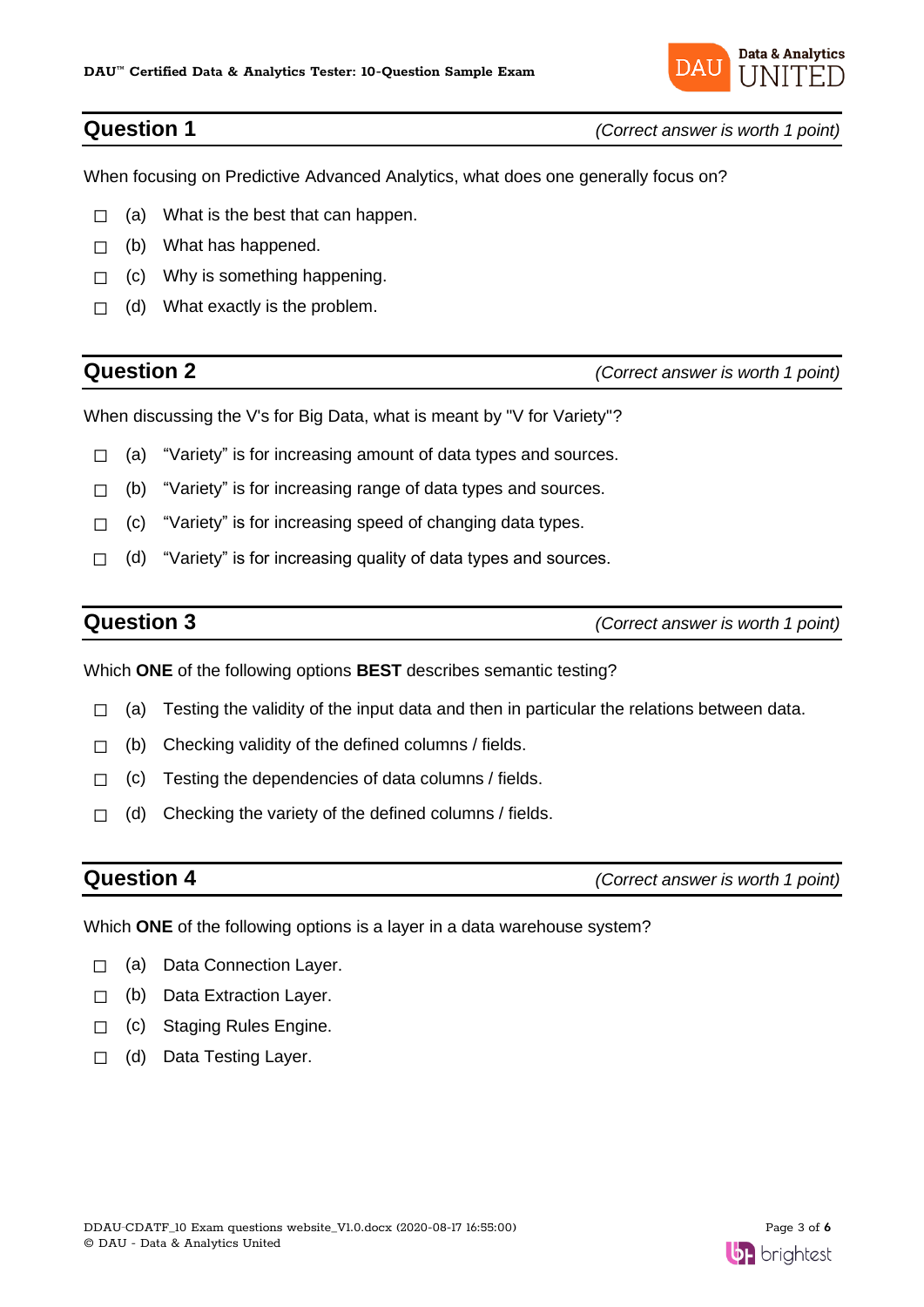

**Question 5** *(Correct answer is worth 1 point)*

At a given company there are 50 employees available, but there are 60 registered in the HR system. Utilizing this above information what would be the **CORRECT** percentage of 'Uniqueness'?

- $\Box$  (a) 0,8%
- $\Box$  (b) 75%
- $\Box$  (c) 83,3%
- $\Box$  (d) 120%

## **Question 6** *(Correct answer is worth 1 point)*

### **Driving Insurance Scenario:**

The driver's age must be at least 18 years. Drivers are eligible for a driving insurance discount of 40% if they didn't have any accident for the last 10 years. Drivers are entitled to a 30% discount if they didn't have an accident in the last 5 to 9 years. Drivers are entitled to a 10% discount if they didn't have an accident in the last 3 to 4 years. Drivers who had an accident the last 2 years are not entitled for a discount.

Using the above scenario, what are the equivalence partitions?

- $\Box$  (a) Age is 0 <= 18 (invalid partition). No accidents: for >=10 years (Valid Partition), >=5 to <10 (Valid Partition), >=3 to <=4 years (Valid Partition), Lower than 3 years (Valid Partition).
- $\Box$  (b) Age is 0 <18 (invalid partition). No accidents: for >10 years (Valid Partition), >5 to <10 (Valid Partition), >=3 to <=4 years (Valid Partition), Lower than 3 years (Invalid Partition).
- $\Box$  (c) Age is 0 < 18 (invalid partition). No accidents: for >=10 years (Invalid Partition), >=5 to <10 (Valid Partition), >3 to <5 years (Valid Partition), Lower than 3 years (Valid Partition).
- $\Box$  (d) Age is 0 < 18 (invalid partition). No accidents: for  $>=$  10 years (Valid Partition),  $>=$  5 to <10 (Valid Partition), >=3 to <=4 years (Valid Partition), Lower than 3 years (Valid Partition).

**Question 7** *(Correct answer is worth 1 point)*

What does the abbreviation OLTP stand for in the context of data and analytics testing?

- ☐ (a) Offline Transaction Process.
- ☐ (b) Online Test Processing.
- ☐ (c) Online Transactional Processing.
- ☐ (d) Offline Transformation Processing.

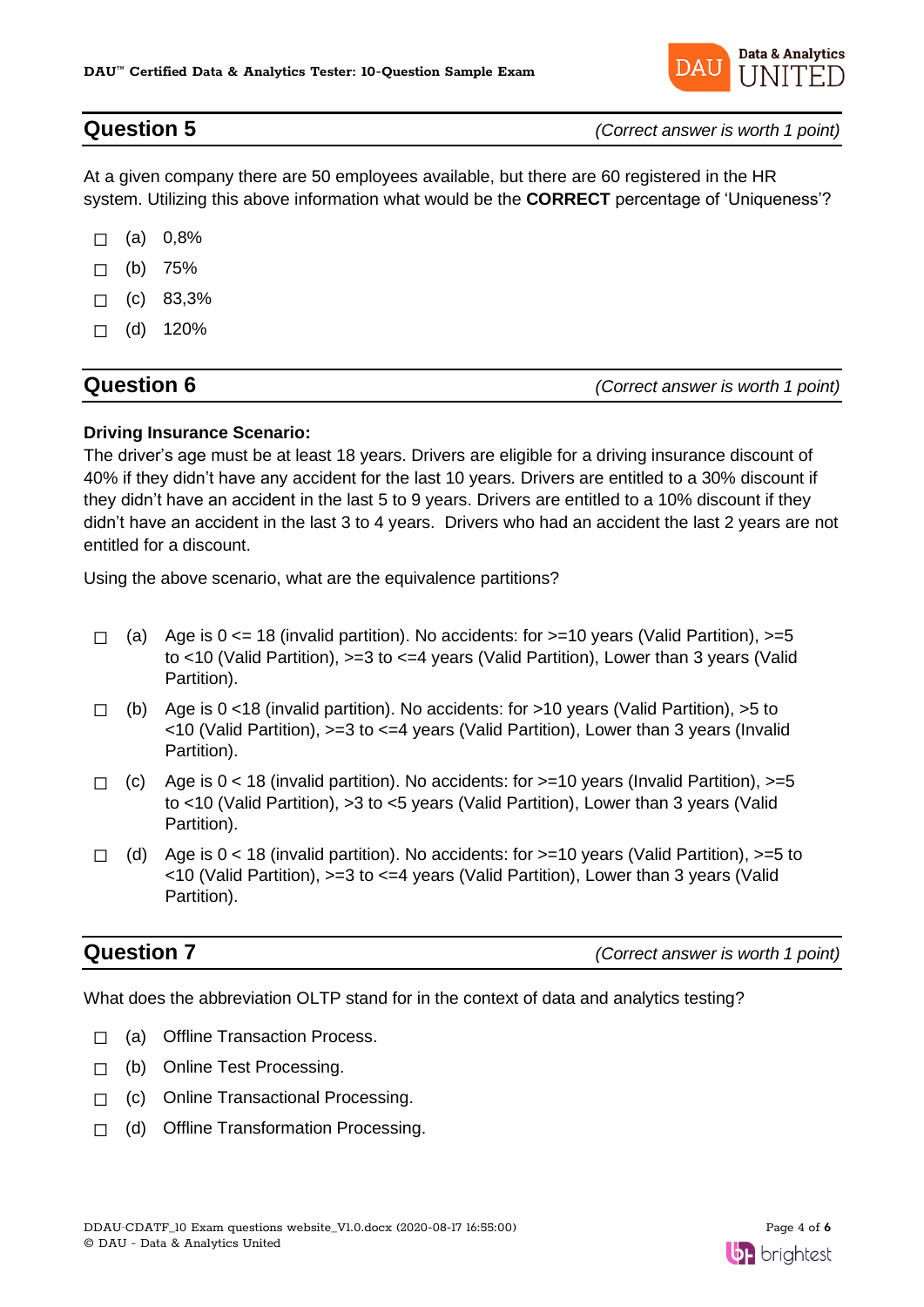

**Question 8** *(Correct answer is worth 1 point)*

According to Deming, which **ONE** of the following options is the definition of Quality?

- $\Box$  (a) Quality is defined from the customer's point of view as anything that enhances their satisfaction.
- $\Box$  (b) Fitness for use. Those product features which meet the needs of customers and thereby provide product satisfaction. Freedom from deficiencies.
- $\Box$  (c) The totality of features and characteristics of a product or service that bear on its ability to satisfy stated or implied needs.
- $\Box$  (d) Quality is defined as knowledge of agents that would enable them to provide accurate and consistent solution to the customer at the very first attempt.

**Question 9** *(Correct answer is worth 1 point)*

Which **ONE** of the following options is the **BEST** definition of Timeliness?

- $\Box$  (a) The total collected amount of data from the required point in time.
- $\Box$  (b) The degree in timeline comparing two or more representations of data against a definition.
- $\Box$  (c) The degree to which data represent reality from the required point in time.
- $\Box$  (d) The degree of exact and precise usage of time and date, when comparing the "real world" with the test data.

**Question 10** *(Correct answer is worth 1 point)*

What is the reason for testers to execute Data Profiling?

- I. Facilitate better Modeling
- II. Improve Coverage Levels of Tests
- III. Enable testing of Error Handling and Audit Trails
- IV. Facilitate better Data Integration
- ☐ (a) Options I & IV are correct.
- ☐ (b) Option II & III are correct.
- □ (c) Option I, II & IV are correct.
- $\Box$  (d) All of above reasons (options 1, 2, 3 & 4) are correct.